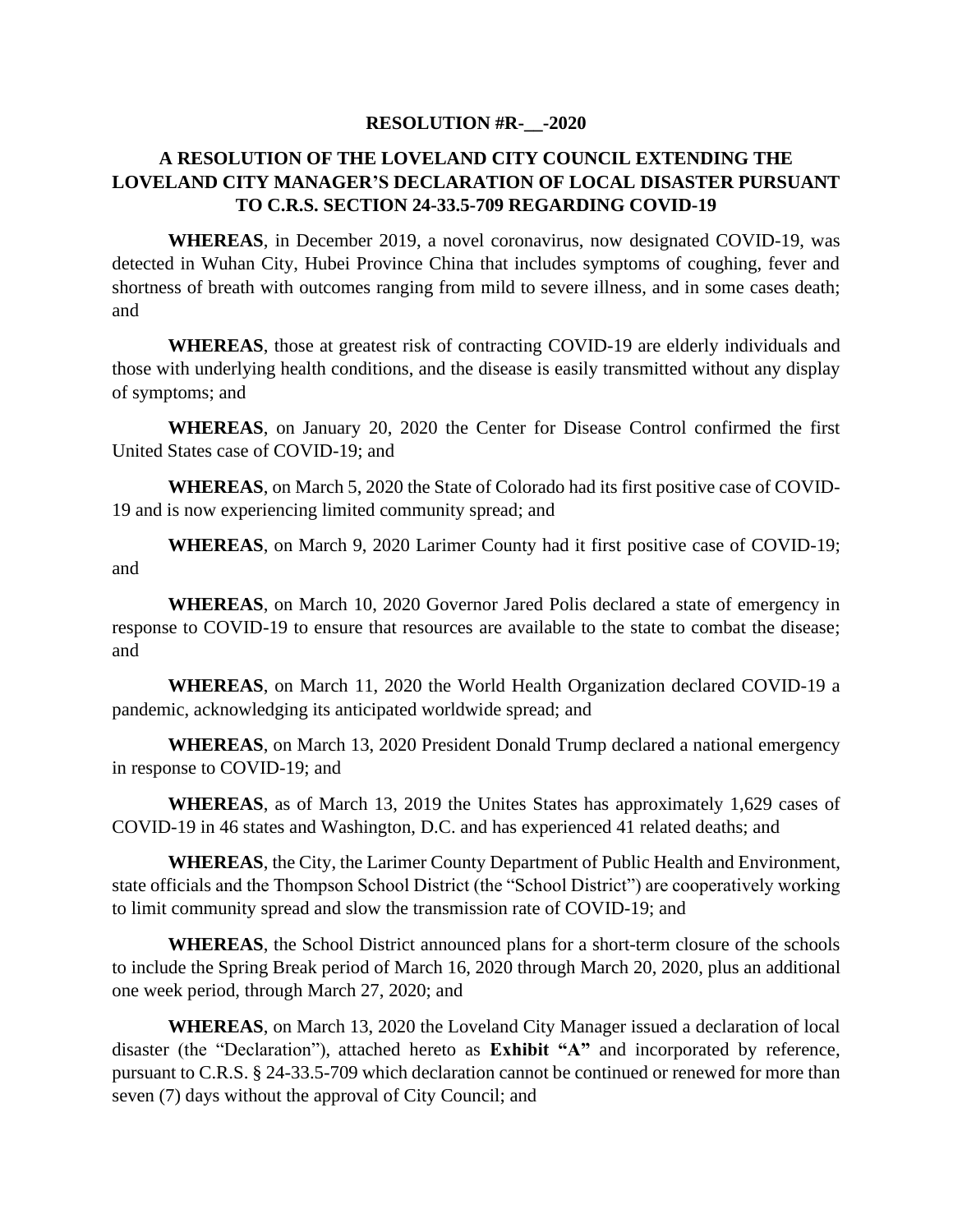**WHEREAS**, the Declaration activates local and inter-jurisdictional disaster emergency plans and authorizes aid and assistance under the plans; and

**WHEREAS,** City Council finds that the current situation and conditions described in the Declaration and as described in this Resolution continue to constitute a local disaster and will extend beyond the seven-day declaration period; and

**WHEREAS**, City Council anticipates that the current situation and conditions may require the City to commit resources and expend City funds to protect the public's health, safety and welfare; and

**WHEREAS**, under the broad powers vested in the City by the laws of the State of Colorado, the City of Loveland Charter and Loveland Municipal Code, and by the City's home rule status, the City Council has the authority to take such lawful actions as are necessary to protect the public's health, safety and welfare; and

**WHEREAS**, City Council has determined that continuing the effect of the Declaration beyond the seven-day limit set forth in C.R.S. § 24-33.5-709 is necessary to protect the public's health, safety and welfare.

## **NOW, THEREFORE, BE IT RESOLVED BY THE CITY COUNCIL OF THE CITY OF LOVELAND, COLORADO:**

**Section 1.** That pursuant to C.R.S. § 24-33.5-709 the Declaration shall continue in effect from the date of this Resolution until such time as the City Manager determines that the local disaster declared in the Declaration, and as further described in this Resolution, no longer exists within the City of Loveland.

**Section 2**. That this Resolution shall be filed with the City Clerk and the City Clerk is directed to promptly publicize this Resolution to the general public and to file a copy with the Colorado Office of Emergency Management.

**Section 3.** That this Resolution shall be effective as of the date of its adoption.

ADOPTED this \_\_ day of March, 2020.

Jacki Marsh, Mayor